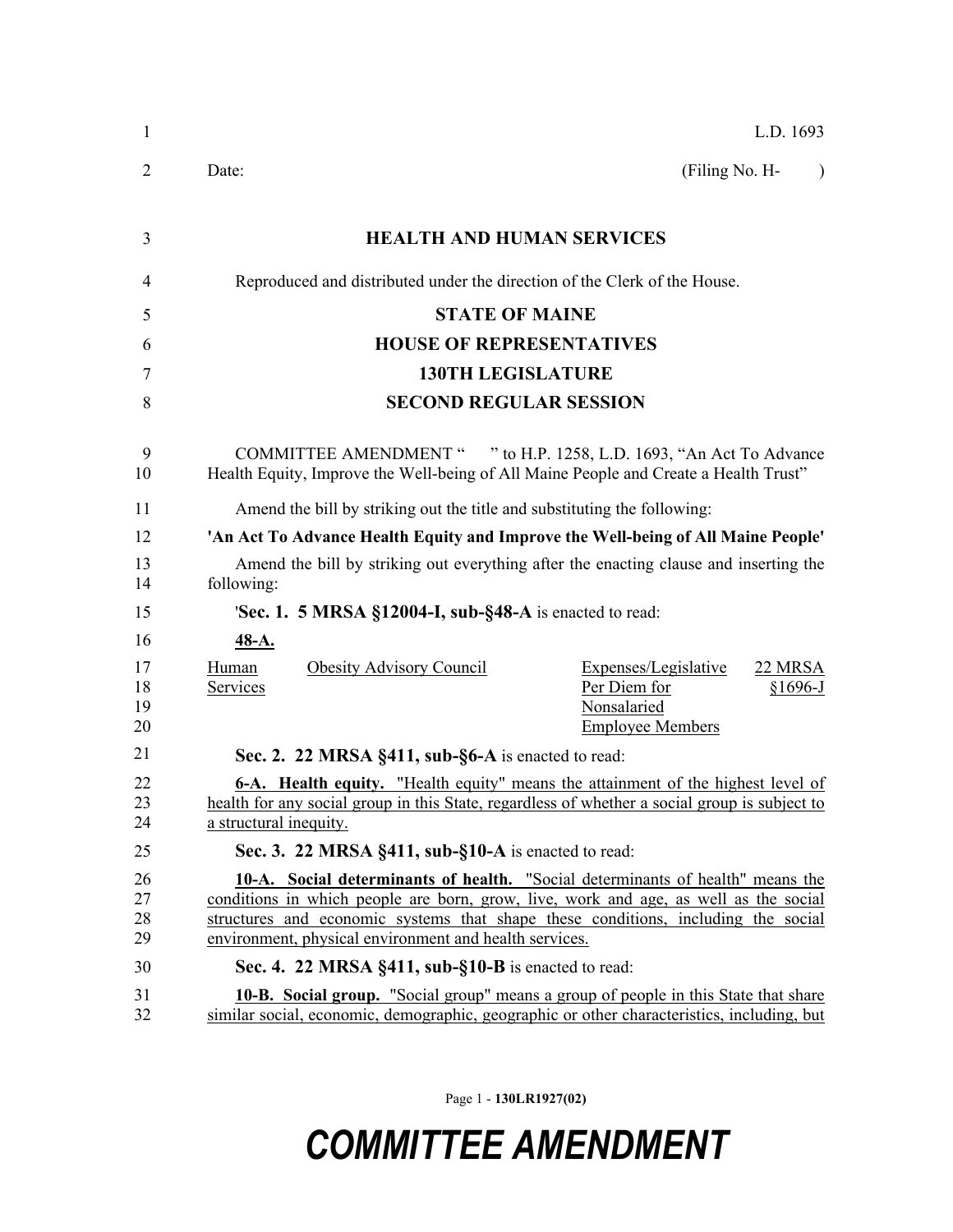| 1<br>$\overline{2}$                    | not limited to, race, ethnicity, gender, gender identity, sexual orientation, class, zip code,<br>age or disability.                                                                                                                                                                                                                                                                                                                                                                                                                                                      |
|----------------------------------------|---------------------------------------------------------------------------------------------------------------------------------------------------------------------------------------------------------------------------------------------------------------------------------------------------------------------------------------------------------------------------------------------------------------------------------------------------------------------------------------------------------------------------------------------------------------------------|
| 3                                      | Sec. 5. 22 MRSA §411, sub-§11-A is enacted to read:                                                                                                                                                                                                                                                                                                                                                                                                                                                                                                                       |
| 4<br>5<br>6<br>7<br>8                  | 11-A. Structural inequity. "Structural inequity" means the systemic disadvantage of<br>one social group in the State compared to other social groups in the State as a result of law,<br>policy, culture or other social structure, including, but not limited to, poverty,<br>discrimination, powerlessness or access to job opportunities, quality education, housing or<br>health care.                                                                                                                                                                                |
| 9                                      | Sec. 6. 22 MRSA §414 is enacted to read:                                                                                                                                                                                                                                                                                                                                                                                                                                                                                                                                  |
| 10                                     | §414. Office of Population Health Equity                                                                                                                                                                                                                                                                                                                                                                                                                                                                                                                                  |
| 11<br>12                               | <b>1. Office established.</b> The Office of Population Health Equity is established within<br>the department. The office is staffed by at least one full-time employee.                                                                                                                                                                                                                                                                                                                                                                                                   |
| 13                                     | <b>2. Purpose.</b> The Office of Population Health Equity shall:                                                                                                                                                                                                                                                                                                                                                                                                                                                                                                          |
| 14<br>15<br>16                         | A. Upon request, advise the commissioner, the Office of Policy Innovation and the<br>Future and other state agencies, the Legislature and the Governor on health systems,<br>policies and practices, including intradepartmental and interdepartmental training;                                                                                                                                                                                                                                                                                                          |
| 17<br>18                               | B. Provide recommendations to the public and State Government and private and<br>philanthropic partners to advance health equity in all sectors and settings;                                                                                                                                                                                                                                                                                                                                                                                                             |
| 19                                     | C. Produce and update a state health equity plan to:                                                                                                                                                                                                                                                                                                                                                                                                                                                                                                                      |
| 20<br>21                               | (1) Create systems, policies and practices to achieve health equity in all policies<br>across State Government, including robust surveillance and evaluation; and                                                                                                                                                                                                                                                                                                                                                                                                         |
| 22<br>23                               | (2) Establish policies to ensure all state contractors and vendors have a health<br>equity plan in place as a criteria for funding; and                                                                                                                                                                                                                                                                                                                                                                                                                                   |
| 24<br>25<br>26                         | D. Produce an annual report, known as the Maine Health Equity Report Card, that<br>includes information regarding health programs and services, outcomes and social<br>determinants of health.                                                                                                                                                                                                                                                                                                                                                                            |
| 27                                     | Sec. 7. 22 MRSA c. 271, sub-c. 5 is enacted to read:                                                                                                                                                                                                                                                                                                                                                                                                                                                                                                                      |
| 28                                     | <b>SUBCHAPTER 5</b>                                                                                                                                                                                                                                                                                                                                                                                                                                                                                                                                                       |
| 29                                     | <b>OBESITY ADVISORY COUNCIL</b>                                                                                                                                                                                                                                                                                                                                                                                                                                                                                                                                           |
| 30                                     | §1696-J. Obesity Advisory Council                                                                                                                                                                                                                                                                                                                                                                                                                                                                                                                                         |
| 31<br>32<br>33<br>34<br>35<br>36<br>37 | <b>1. Obesity Advisory Council established.</b> The Obesity Advisory Council, referred to<br>in this subchapter as "the advisory council," is established under Title 5, section 12004-I,<br>subsection 48-A to review programs relating to the reduction of unhealthy weight and<br>obesity. The advisory council shall provide advice to the department in carrying out its<br>duties under this section and ensure coordination of the program with relevant nonprofit<br>and community agencies and the Department of Education and other relevant state<br>agencies. |
| 38                                     | 2. Membership. The advisory council consists of 9 members appointed as follows:                                                                                                                                                                                                                                                                                                                                                                                                                                                                                           |

Page 2 - **130LR1927(02)**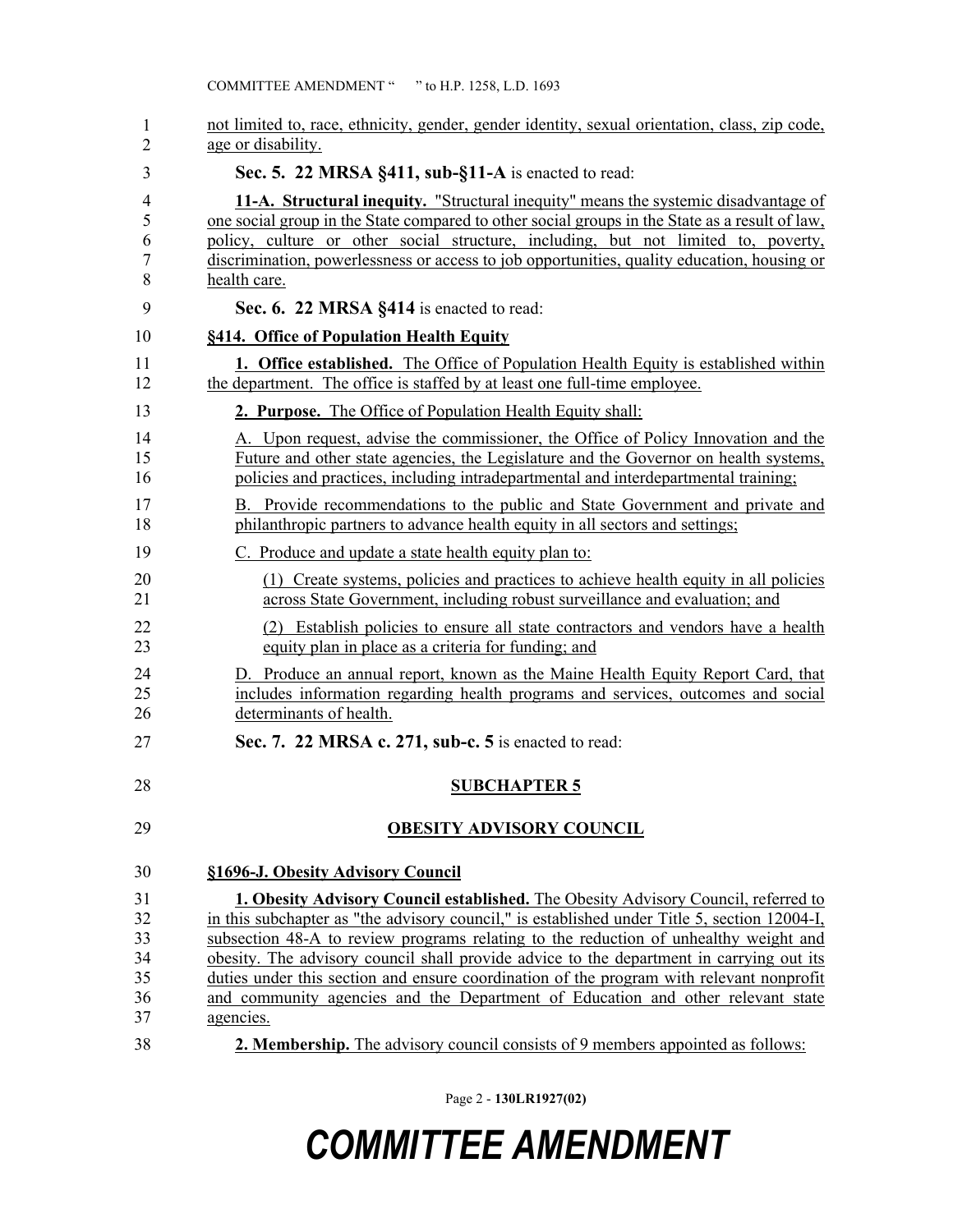| 1                    | A. Two public health officials, appointed by the Governor;                                                                                                                                                                                                                                                                                                   |
|----------------------|--------------------------------------------------------------------------------------------------------------------------------------------------------------------------------------------------------------------------------------------------------------------------------------------------------------------------------------------------------------|
| 2                    | B. Two representatives of nonprofit organizations involved in seeking to reduce                                                                                                                                                                                                                                                                              |
| 3                    | unhealthy weight and obesity, with one representative appointed by the President of                                                                                                                                                                                                                                                                          |
| 4                    | the Senate and one representative appointed by the Speaker of the House of                                                                                                                                                                                                                                                                                   |
| 5                    | Representatives;                                                                                                                                                                                                                                                                                                                                             |
| 6                    | C. A person who designs and implements issue-oriented public health media                                                                                                                                                                                                                                                                                    |
| $\tau$               | campaigns, appointed by the Governor;                                                                                                                                                                                                                                                                                                                        |
| $\,8\,$              | D. Two persons involved in designing and implementing community-based education                                                                                                                                                                                                                                                                              |
| 9                    | programs for the prevention of unhealthy weight and obesity, one to focus on adults,                                                                                                                                                                                                                                                                         |
| 10                   | appointed by the President of the Senate, and one to focus on youth, appointed by the                                                                                                                                                                                                                                                                        |
| 11                   | Speaker of the House of Representatives; and                                                                                                                                                                                                                                                                                                                 |
| 12                   | E. Two members of the public, appointed jointly by the President of the Senate and the                                                                                                                                                                                                                                                                       |
| 13                   | Speaker of the House of Representatives in consultation with the minority leaders of                                                                                                                                                                                                                                                                         |
| 14                   | the Senate and the House.                                                                                                                                                                                                                                                                                                                                    |
| 15                   | <b>3. Appointments.</b> Members serve for 3-year terms and may be reappointed. The                                                                                                                                                                                                                                                                           |
| 16                   | appointing authority shall fill a vacancy on the advisory council for the remainder of the                                                                                                                                                                                                                                                                   |
| 17                   | vacant term.                                                                                                                                                                                                                                                                                                                                                 |
| 18                   | 4. Chair. The advisory council shall choose a chair from among its members and                                                                                                                                                                                                                                                                               |
| 19                   | establish its procedure for reaching decisions.                                                                                                                                                                                                                                                                                                              |
| 20                   | <b>5. Quorum.</b> A quorum is 5 members of the advisory council.                                                                                                                                                                                                                                                                                             |
| 21                   | <b>6. Staff assistance.</b> The department shall provide staff assistance to the advisory                                                                                                                                                                                                                                                                    |
| 22                   | council.                                                                                                                                                                                                                                                                                                                                                     |
| 23                   | 7. Compensation. Each member of the advisory council who is not a salaried                                                                                                                                                                                                                                                                                   |
| 24                   | employee is entitled to compensation as provided in Title 5, section 12004-I, subsection                                                                                                                                                                                                                                                                     |
| 25                   | 48-A following approval of expenses by the commissioner.                                                                                                                                                                                                                                                                                                     |
| 26                   | Sec. 8. Obesity Advisory Council initial membership. Initial appointments to                                                                                                                                                                                                                                                                                 |
| 27                   | the Obesity Advisory Council established under the Maine Revised Statutes, Title 5,                                                                                                                                                                                                                                                                          |
| 28                   | section 12004-I, subsection 48-A must be made by October 1, 2022. Notwithstanding Title                                                                                                                                                                                                                                                                      |
| 29                   | 22, section 1696-J, subsection 3, of the initial appointments, 5 members must be appointed                                                                                                                                                                                                                                                                   |
| 30                   | for 2-year terms and 4 members for 3-year terms. When the appointment of all members                                                                                                                                                                                                                                                                         |
| 31                   | is complete, the Governor or the Governor's designee shall convene the first meeting of the                                                                                                                                                                                                                                                                  |
| 32                   | advisory council no later than November 1, 2022.                                                                                                                                                                                                                                                                                                             |
| 33<br>34<br>35<br>36 | Sec. 9. Obesity prevention standards in early care and education.<br>The<br>Department of Education and the Department of Health and Human Services shall adopt<br>rules to revise their nutrition, physical activity, screen time and sugary drink standards to<br>increase obesity prevention in early care and education in accordance with this section. |
| 37                   | 1. Early care and education nutrition standards must be consistent with the meal                                                                                                                                                                                                                                                                             |
| 38                   | patterns of the most recent version of the United States Department of Agriculture, Food                                                                                                                                                                                                                                                                     |
| 39                   | and Nutrition Service standards for the child and adult care food program established in 42                                                                                                                                                                                                                                                                  |
| 40                   | United States Code, Section 1766.                                                                                                                                                                                                                                                                                                                            |
| 41                   | 2. Physical activity standards must be consistent with the standards in the most recent                                                                                                                                                                                                                                                                      |
| 42                   | version of the publication "Caring for Our Children" developed as part of a collaboration                                                                                                                                                                                                                                                                    |

COMMITTEE AMENDMENT " " to H.P. 1258, L.D. 1693

Page 3 - **130LR1927(02)**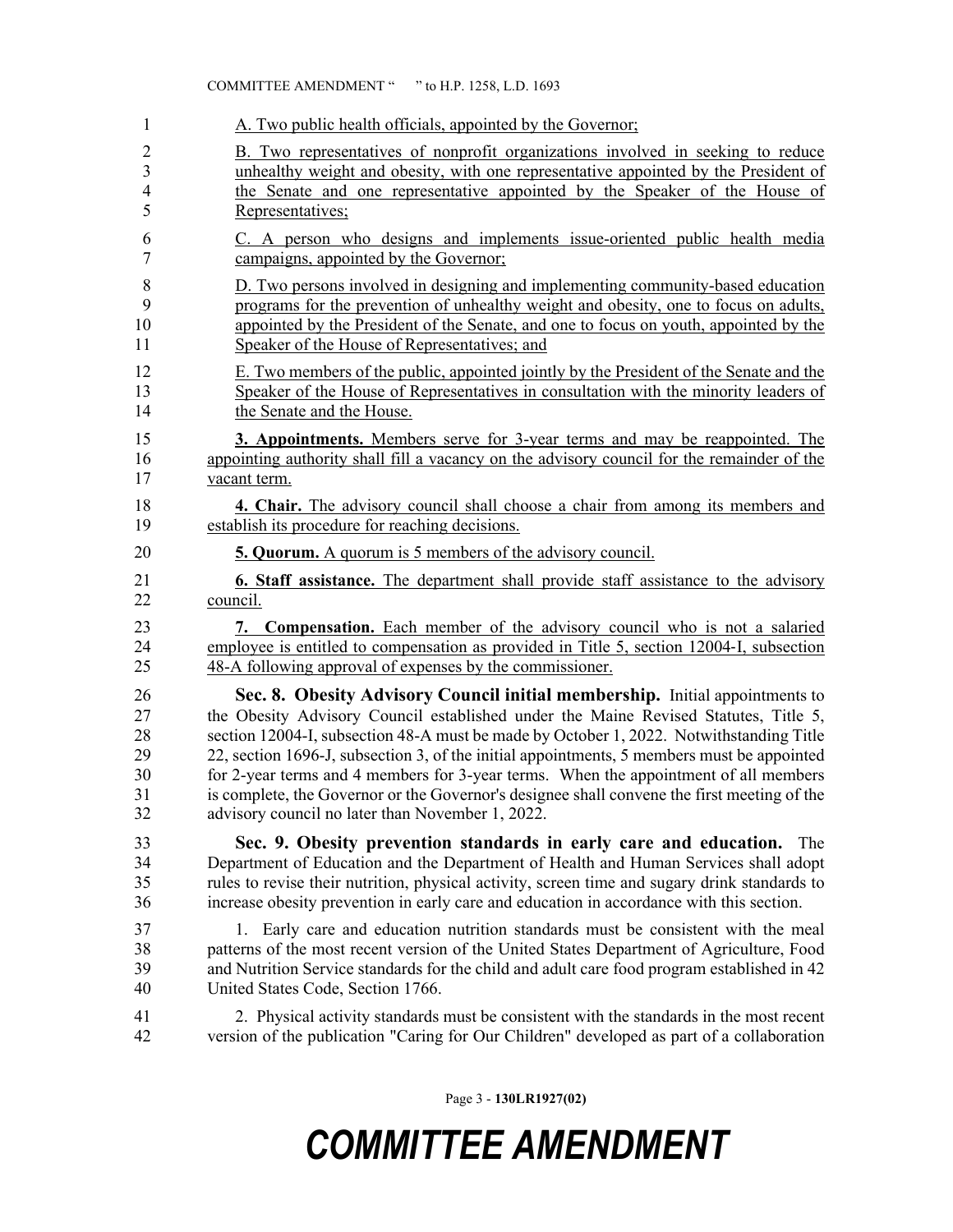43 between the American Academy of Pediatrics, the American Public Health Association and 44 the National Resource Center for Health and Safety in Child Care and Early Education. 1 2

3 3. Screen time standards must be consistent with the standards in the most recent 4 version of the publication "Caring for Our Children" developed as part of a collaboration 5 between the American Academy of Pediatrics, the American Public Health Association and 6 the National Resource Center for Health and Safety in Child Care and Early Education.

7 4. Sugary drink standards must be consistent with the standards in the publication 8 "Consensus Statement. Healthy Beverage Consumption in Early Childhood: 9 Recommendations from Key National Health and Nutrition Organizations" dated 10 September 2019.

- 11 Rules adopted pursuant to this section are routine technical rules as defined in the 12 Maine Revised Statutes, Title 5, chapter 375, subchapter 2-A.
- 13 **Sec. 10. Obesity prevention standards in public schools.** The Department of 14 Education shall adopt rules to revise its school nutrition and physical activity standards to 15 increase obesity prevention in public schools in accordance with this section.
- 16 1. School nutrition standards must:

17 A. Require, at a minimum, the standards established by the United States Department 18 of Agriculture in its final rule "National School Lunch Program and School Breakfast 19 Program: Nutrition Standards for All Foods Sold in School as Required by the Healthy, 20 Hunger-Free Kids Act of 2010";

21 B. Require, at a minimum, the standards established in the most recent version of the 22 publication "A Guide to Smart Snacks in School" issued by the United States 23 Department of Agriculture, Food and Nutrition Service for school meals and foods sold 24 or available in schools outside of federally reimbursable school meals programs;

25 C. Require reasonably scheduled meal periods and minimum meal times, in alignment 26 with the standards set by the federal Healthy, Hunger-Free Kids Act of 2010, Public 27 Law 111-296, that ensure sufficient time to eat; and

28 D. Require that all school meals served under the programs described in the Maine 29 Revised Statutes, Title 20-A, section 6602, subsection 1, paragraph C meet standards 30 consistent with those of breakfast and lunch served during the school year.

31 2. Physical activity standards must be consistent with the standards in the most recent 32 version of the publication "Comprehensive School Physical Activity Programs" developed 33 by the United States Department of Health and Human Services, Centers for Disease 34 Control and Prevention in collaboration with SHAPE America.

35 3. Contingent upon state funding, the department shall make all students, regardless 36 of household income, eligible to receive a breakfast and lunch at their public school free of 37 charge. A student in a public school online learning program must be made eligible to 38 receive a breakfast and lunch from the public school free of charge.

- 39 4. Contingent upon state funding, the department shall develop and provide technical 40 assistance and incentives for public schools to meet nutrition standards more stringent than 41 required under law or rule.
- 42 5. The department shall require the phasing out of artificial food dyes that cause 43 adverse behavioral effects in children.

Page 4 - **130LR1927(02)**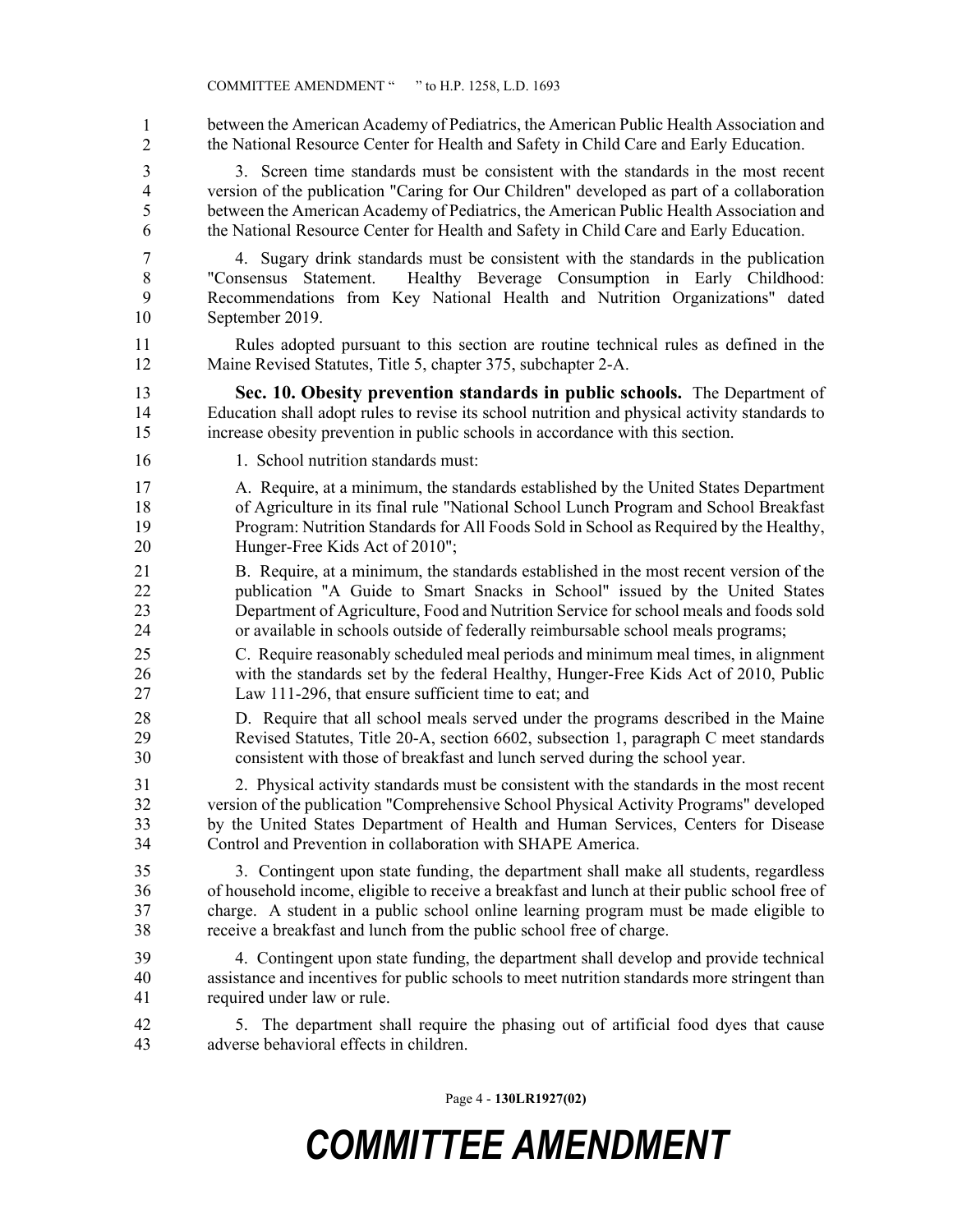| 1<br>$\overline{2}$ | 6. Contingent upon state funding, the department shall provide kitchen equipment<br>grants for upgrades, repairs and maintenance.                                            |           |  |  |  |
|---------------------|------------------------------------------------------------------------------------------------------------------------------------------------------------------------------|-----------|--|--|--|
| 3<br>4              | Rules adopted pursuant to this section are routine technical rules as defined in the<br>Maine Revised Statutes, Title 5, chapter 375, subchapter 2-A.                        |           |  |  |  |
| 5<br>6              | Sec. 11. Appropriations and allocations. The following appropriations and<br>allocations are made.                                                                           |           |  |  |  |
|                     |                                                                                                                                                                              |           |  |  |  |
| 7                   | HEALTH AND HUMAN SERVICES, DEPARTMENT OF                                                                                                                                     |           |  |  |  |
| 8                   | <b>Maine Center for Disease Control and Prevention 0143</b>                                                                                                                  |           |  |  |  |
| 9<br>10             | Initiative: Appropriates funds for one Comprehensive Health Planner II position to act as<br>the Obesity Coordinator in the Maine Center for Disease Control and Prevention. |           |  |  |  |
| 11                  | <b>GENERAL FUND</b><br>2021-22                                                                                                                                               | 2022-23   |  |  |  |
| 12                  | POSITIONS - LEGISLATIVE COUNT<br>0.000                                                                                                                                       | 1.000     |  |  |  |
| 13<br>14            | <b>Personal Services</b><br>\$0<br>All Other                                                                                                                                 | \$97,692  |  |  |  |
| 15                  | \$0                                                                                                                                                                          | \$6,537   |  |  |  |
| 16                  | <b>GENERAL FUND TOTAL</b><br>\$0                                                                                                                                             | \$104,229 |  |  |  |
| 17                  | <b>Maine Center for Disease Control and Prevention 0143</b>                                                                                                                  |           |  |  |  |
| 18<br>19            | Initiative: Appropriates funds to implement evidence-based programming relating to the<br>reduction of unhealthy weight and obesity.                                         |           |  |  |  |
| 20                  | <b>GENERAL FUND</b><br>2021-22                                                                                                                                               | 2022-23   |  |  |  |
| 21<br>22            | All Other<br>\$0                                                                                                                                                             | \$151,000 |  |  |  |
| 23                  | \$0<br><b>GENERAL FUND TOTAL</b>                                                                                                                                             | \$151,000 |  |  |  |
| 24                  | <b>Maine Center for Disease Control and Prevention 0143</b>                                                                                                                  |           |  |  |  |
| 25                  | Initiative: Appropriates funds for district public health improvement plans.                                                                                                 |           |  |  |  |
| 26                  | <b>GENERAL FUND</b><br>2021-22                                                                                                                                               | 2022-23   |  |  |  |
| 27                  | All Other<br>\$0                                                                                                                                                             | \$900,000 |  |  |  |
| 28<br>29            | \$0<br><b>GENERAL FUND TOTAL</b>                                                                                                                                             | \$900,000 |  |  |  |
| 30                  | <b>Office of Population Health Equity N365</b>                                                                                                                               |           |  |  |  |
| 31                  |                                                                                                                                                                              |           |  |  |  |
| 32                  | Initiative: Appropriates funds for one Public Service Manager II position to act as the<br>Health Equity Coordinator in the Office of Population Health Equity.              |           |  |  |  |
| 33                  | <b>GENERAL FUND</b><br>2021-22                                                                                                                                               | 2022-23   |  |  |  |
| 34                  | POSITIONS - LEGISLATIVE COUNT<br>0.000                                                                                                                                       | 1.000     |  |  |  |
| 35                  | Personal Services<br>\$0<br>All Other                                                                                                                                        | \$125,981 |  |  |  |
| 36<br>37            | \$0                                                                                                                                                                          | \$6,537   |  |  |  |
| 38                  | <b>GENERAL FUND TOTAL</b><br>\$0                                                                                                                                             | \$132,518 |  |  |  |
| 39                  | <b>Office of Population Health Equity N365</b>                                                                                                                               |           |  |  |  |
| 40<br>41            | Initiative: Appropriates funds to implement data collection and reporting in the Office of<br>Population Health Equity.                                                      |           |  |  |  |

Page 5 - **130LR1927(02)**